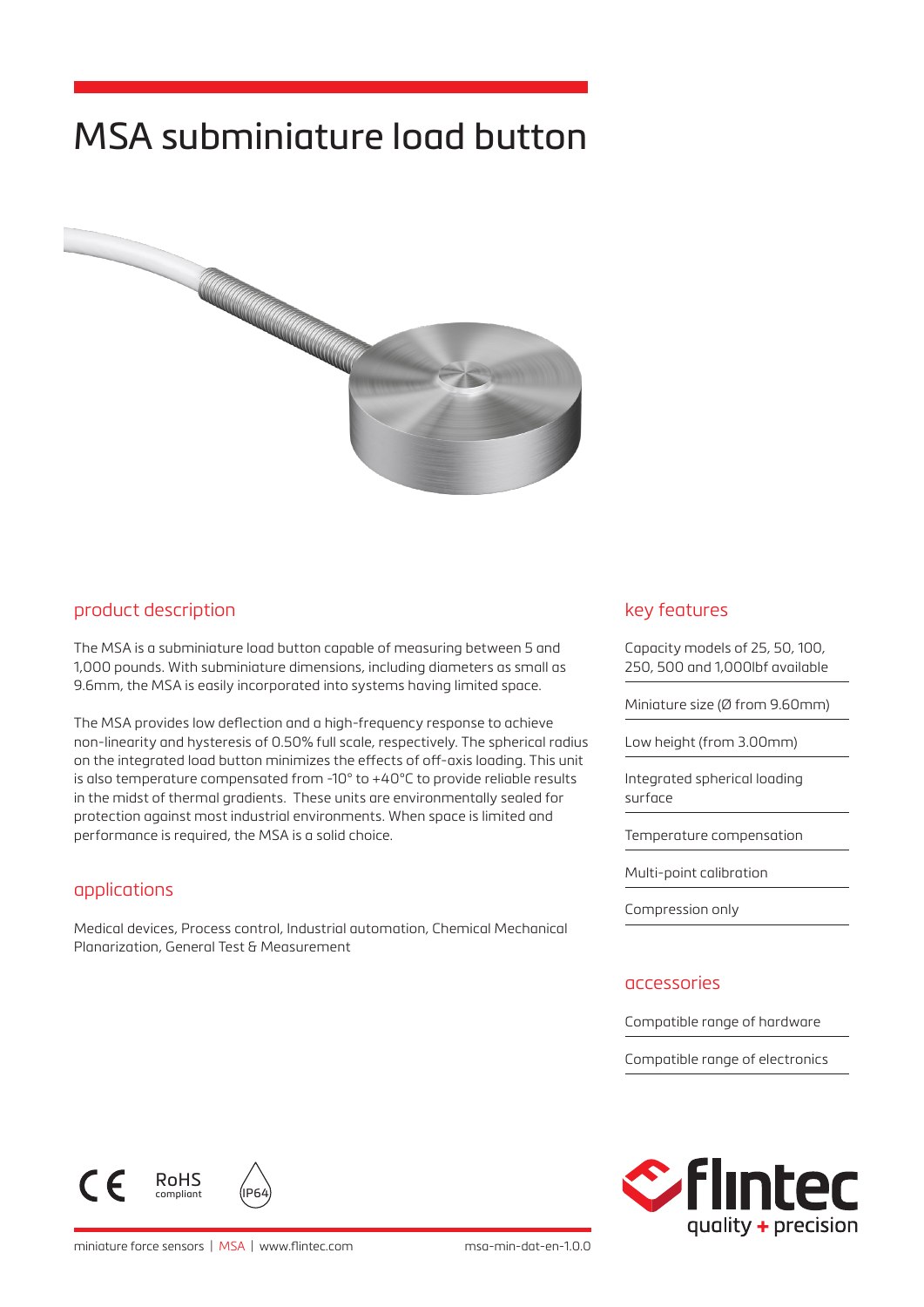## specifications Rated capacity (Emax) lbf 25 50 100 250 500 1,000 Rated output (RO) and the control of the control of the mV/V 1.5 - 2.5 and 1.5 - 2.5 Temperature effect on zero output  $(TC_0)$   $\begin{array}{ccc} \text{\%}^*RO/C \end{array}$   $\begin{array}{ccc} \text{\#} & \text{\#} & \text{\#} & \text{\#} & \text{\#} & \text{\#} & \text{\#} & \text{\#} & \text{\#} & \text{\#} & \text{\#} & \text{\#} & \text{\#} \text{\#} & \text{\#} & \text{\#} & \text{\#} & \text{\#} & \text{\#} & \text{\#} & \text{\#} & \text{\#} & \text{\#} & \text{\#} & \text{\#$ Temperature effect on sensitivity (TC<sub>R0</sub>)  $\left|\frac{9}{6}R_0\right|^{\circ}C$   $\left|\frac{10.018 \times 0.018^{\circ} \text{R0}}{2.010}\right|^{\circ}$ Non-linearity  $\frac{1}{2}$  +0.50 Hysteresis %\*RO ±0.50 Non-Repeatability  $\%$ \*RO  $\pm$ 0.1  $\blacksquare$  Zero Balance  $\blacksquare$   $\blacksquare$   $\blacksquare$   $\blacksquare$   $\blacksquare$   $\blacksquare$   $\blacksquare$   $\blacksquare$   $\blacksquare$   $\blacksquare$   $\blacksquare$   $\blacksquare$   $\blacksquare$   $\blacksquare$   $\blacksquare$   $\blacksquare$   $\blacksquare$   $\blacksquare$   $\blacksquare$   $\blacksquare$   $\blacksquare$   $\blacksquare$   $\blacksquare$   $\blacksquare$   $\blacksquare$   $\blacksquare$   $\blacksquare$   $\blacksquare$   $\blacksquare$ Excitation voltage **Excitation voltage S**...7 Input Impedance 350 ±7 Output Impedance 250 ±7 Safe load limit  $\frac{96}{5}E_{\text{max}}$  15 Deflection mm 0.02 (0.0008inch) Compensated temperature range  $\begin{bmatrix} \cdot & \cdot & \cdot \\ \cdot & \cdot & \cdot \end{bmatrix}$   $\begin{bmatrix} \cdot & \cdot & \cdot \\ \cdot & \cdot & \cdot \end{bmatrix}$  -10...+40 (+14F...+104F) Operating temperature range  $\begin{array}{ccc} \vert & \circ \subset & \vert & \hspace{1.5cm} \vert & \hspace{1.5cm} \circ \end{array}$  -51...+93 (-60F...+200F) Sealing and the extension of the extended of the Potted and bonded cover Protection according EN 60529 **IP64** - IP64 Cable length m 1.5 Sensor Material and Stainless steel 17-4PH Surface finish and the contract of the contract of the contract of the contract of the Citric Passivation